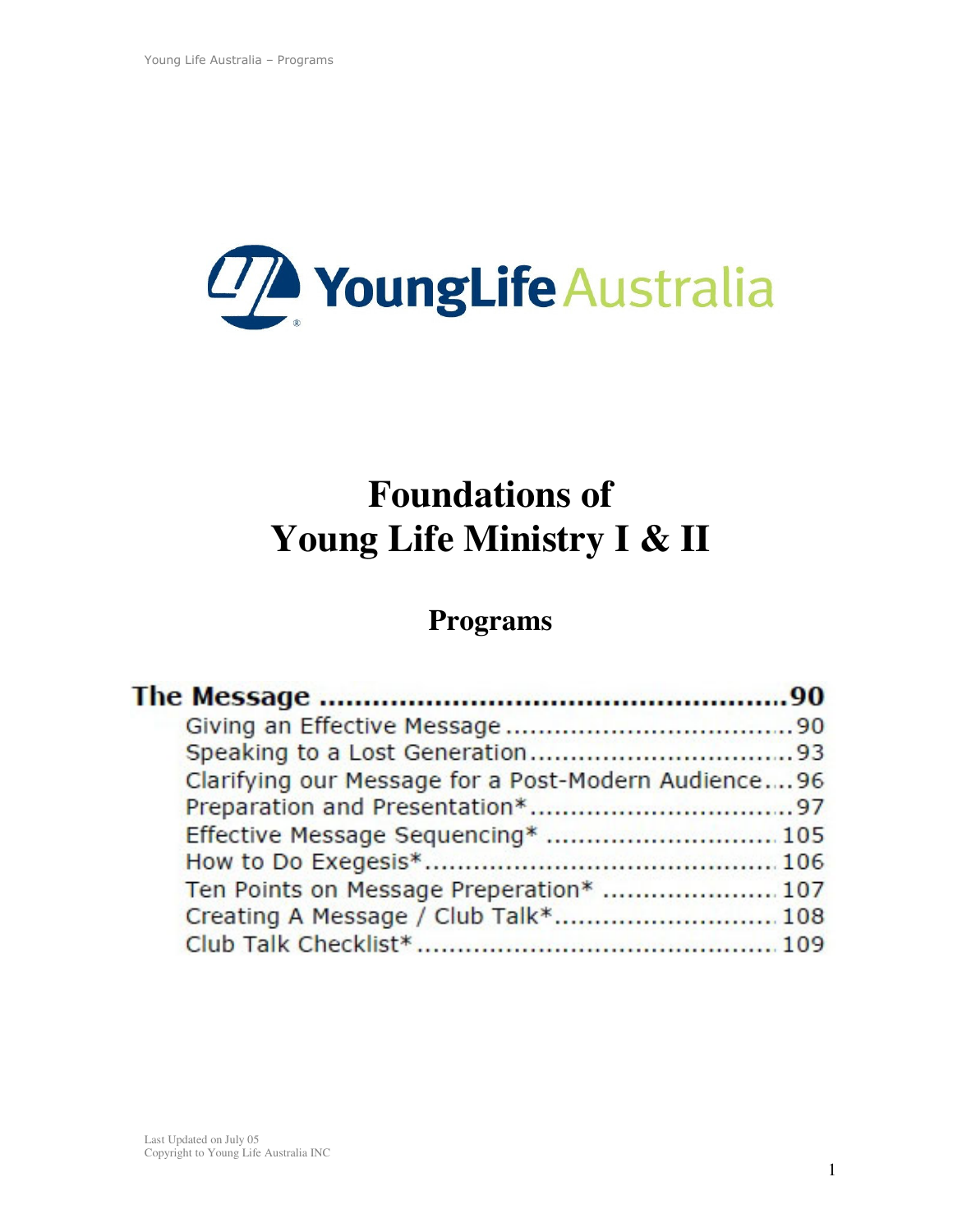## **The Message** Giving an Effective Message

(Adapted from an article submitted by Dr Chap Clark)

Young Life has always been noted for its effective communication to young people. From the early pioneers to today's staff and volunteers, there remains a commitment to effective messages targeting youth. But productive communication, especially to a highly diversified and disinterested youth culture, is becoming increasingly more difficult. In order to reach the kids of the '90s and beyond with the truth of the Gospel in a way that they can understand and are drawn to, it is vitalthat Young Life messages be as clear and relevant as possible.

This article recommends a relatively simple, add water and stir method of preparing and delivering an effective message. This approach has been handed down in one form or another for decades. There is nothing new, but the plea in this approach is for simplicity and a return to the roots of what makes a good talk. The time-honoured speaking traditions in Young Life still provide one of the best possible methods for reaching disinterested kids with the wonder of Jesus Christ.

#### **Method**

#### **Order of preparation:**

- Controlling Thought
- Conclusion
- Body (Scripture)
- Introduction
- Application
- Transitions

This order is useful every time you approach a brief message to any audience where you have one point to convey. A banguet talk, for example, may require the exact same preparation method in order to stay on target and not lose focus.

#### **Components of the Message:**

These are the essential six components of an effective message. See the examples at the end of the proclamation section.

- 1. Controlling Thought: This is your target statement. When the message is finished and someone is asked, 'What did she say?" he should be able to repeat this phrase almost verbatim. Throughout the talk, no matter how lost or nervous you get, as long as you keep this one phrase in mind, you cannot help but communicate clearly.
- 2. Conclusion: After writing down the thesis statement, the next task is to formulate a conclusive paragraph or summary. The reason I prepare this second is because it provides a framework within which the controlling thought can be couched and delivered. When the thesis is clear, the conclusion will be clear.
- 3. Body: In almost every talk of this kind, the body represents the Scripture which illustrates the thesis. In most preaching classes, students are taught that the controlling thought flows out of the Scripture. But for a specifically evangelical or informational message, where the controlling thoughts have already been formulated and agreed upon (in Young Life, the Statement of Mission Purpose and Doctrinal Statement), the Bible becomes the tool to illustrate the truth being communicated.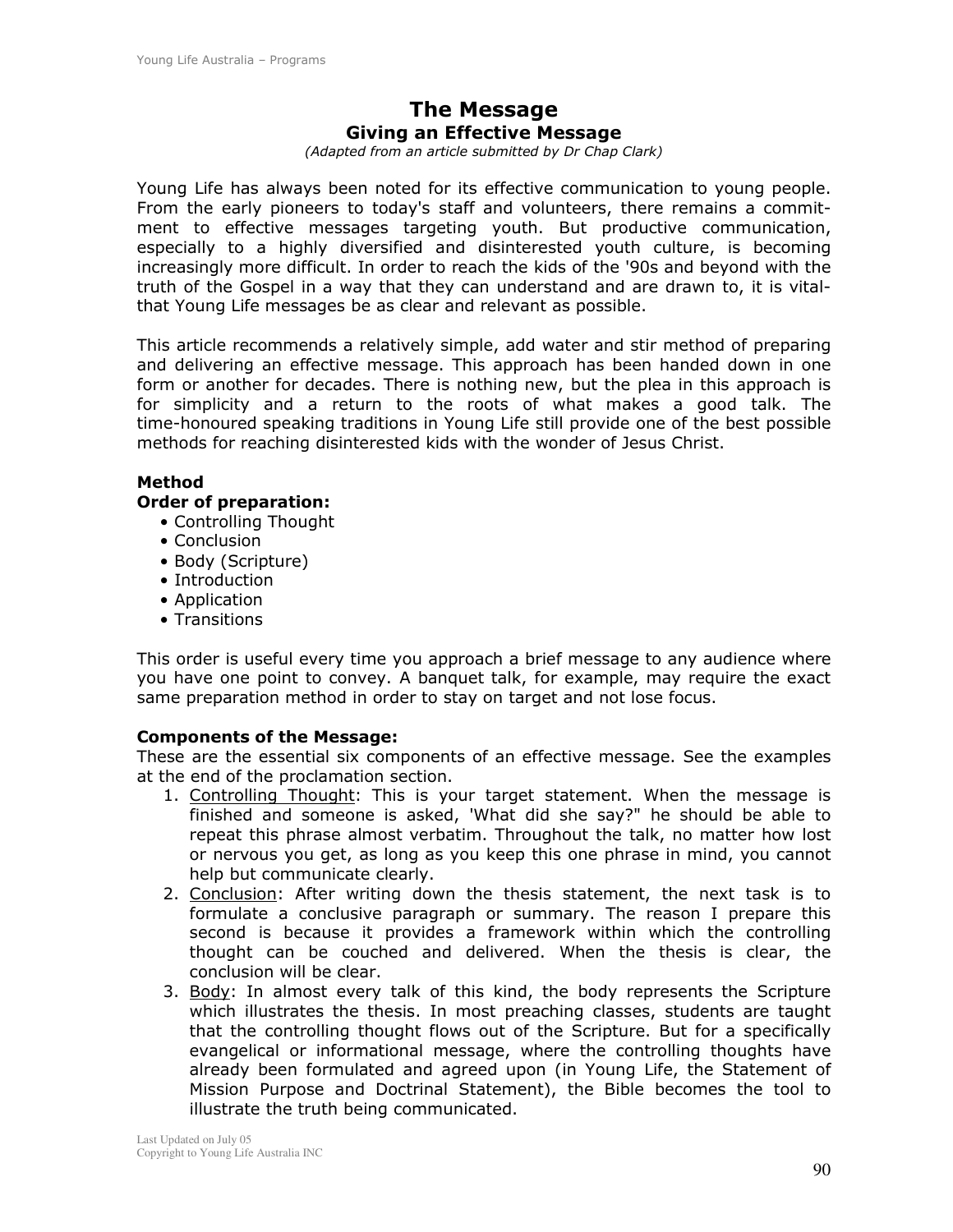- 4. Introduction: The point of an introduction is to draw the attention of the crowd to the speaker and interest them in what you have to say. Sometimes this is a personal story, current news or school occurrence or an anecdote. It usually has some sort of natural tie to the Scripture (or sometimes the controlling thought). The danger for most speakers is a tendency to spend too much time with an illustration, thus taking away from the point of the talk and diluting the. impact and focus on the controlling thought.
- 5. Application: This is one of the most neglected components of Young Life messages. We will communicate life saving truth to students and then leave them without an avenue to implement the information. An effective talk must always have a clear and simple application that can be both understood and carried out. For example, after a talk on the identity of Christ, ask kids to answer the question for themselves, "Who do you say that I am" or challenge them to complete this statement on their own: "I believe Jesus is \_\_\_\_\_\_ because
- 6. Transitions: Perhaps the biggest mistake that is made by speakers is the lack of attention given to transition statements. Between every point there must be a sentence or phrase that bridges the gaps between thoughts. It can be smooth (And if you think I was hurting, let's look at a woman who once lost everything she had," and turn to Mark 5:21) or rather abrupt (Enough about school, let's get into some real exciting stuff . Last week we saw how Jesus..."). The point is to make sure that each transition makes sense and maintains continuity and flow from point to point, making sure that the thesis statement is the objective.

#### **Trouble Shooting: Common Pitfalls to Avoid**

- Overuse of Illustration: The point of a talk is to lift up Jesus Christ and not ourselves. We must keep in mind that every illustration is simply a tool to get into the Scripture, which in turn highlights the thesis. If an illustration goes beyond this purpose, it will often overshadow the thesis, which would cause a reaction like: "Great message! I'm not sure what was said, but it was sure funny!"
- Muddy Conclusion: Usually caused by lack of adequate preparation, where the most common mistake is to take either our favourite Scripture or illustration and force it into a talk.
- Lack of Direction or Flow: Again, often caused by preparing the components out of order, or not thinking through transitions. The key to a smooth flowing message is keeping a clear focus on the thesis and supporting it.
- . Poor Use of Scripture: Scripture deserves careful attention in our messages. We must make sure that our interpretation is true to the original intent of the passage, and that we are not stretching the text to make it say what it does not intend. Every passage should be thoroughly studied and prayed through before speaking to kids in the name of the Lord.
- Poor Delivery: An effective Young Life message can be invalidated by poor  $\bullet$ delivery. It helps for the speaker to be aware of deficiencies and work on the delivery prior to speaking regularly. Such things as gum chewing, holding the Bible like a shield, speaking in a whisper or monotone and avoiding eye contact will diminish the effectiveness of a message. On the other hand, if the leader is known (and presumably liked) by kids, has a clear and simple message with a specific thesis and application and is willing to share with kids as friends, an unpolished delivery will still make a huge impact on the lives of the students.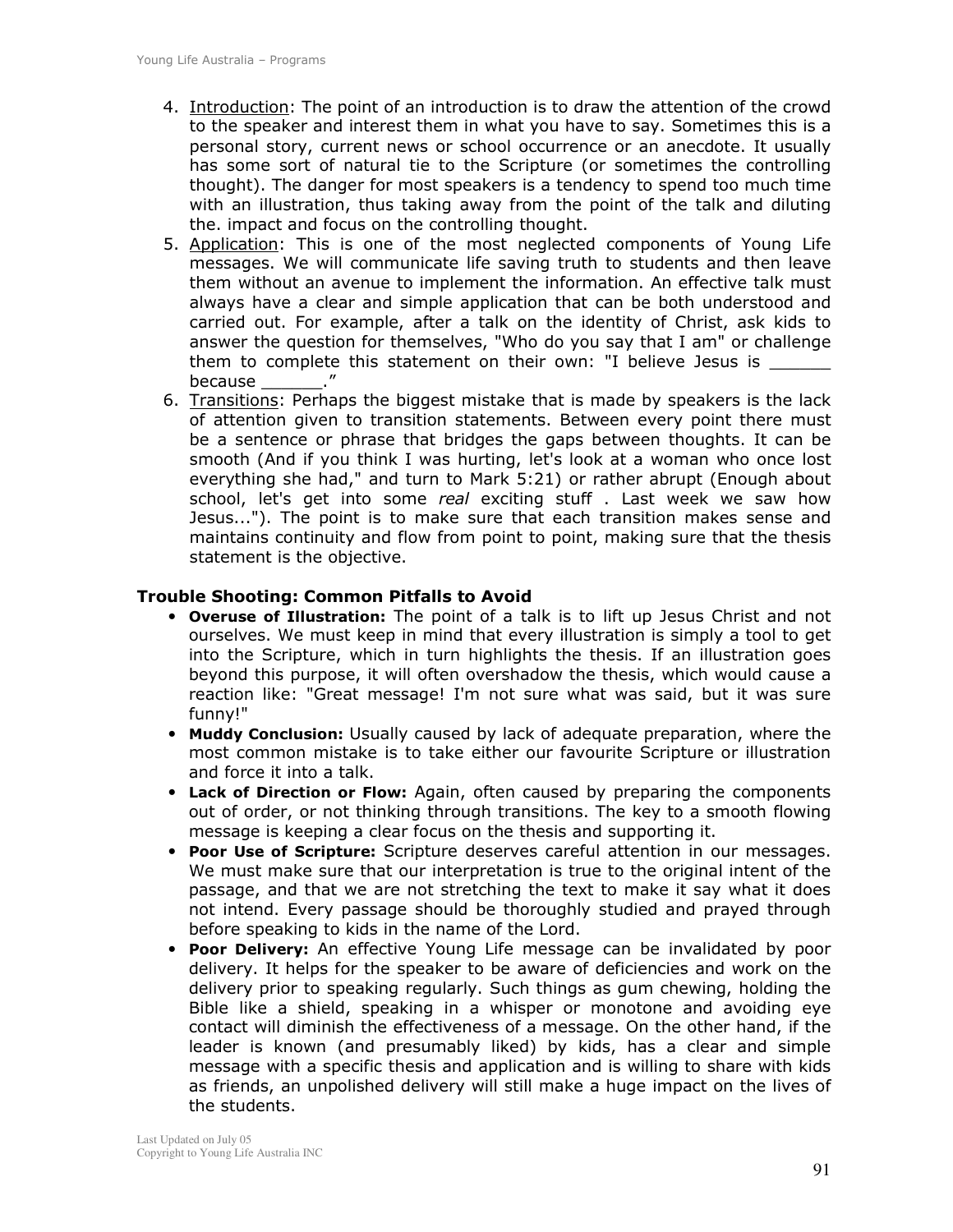• **A wise, old sage** once remarked to me, "Your message is only as good as the<br>breath mints in your pocket." Not a bad piece of advice as someone approaches you after a talk.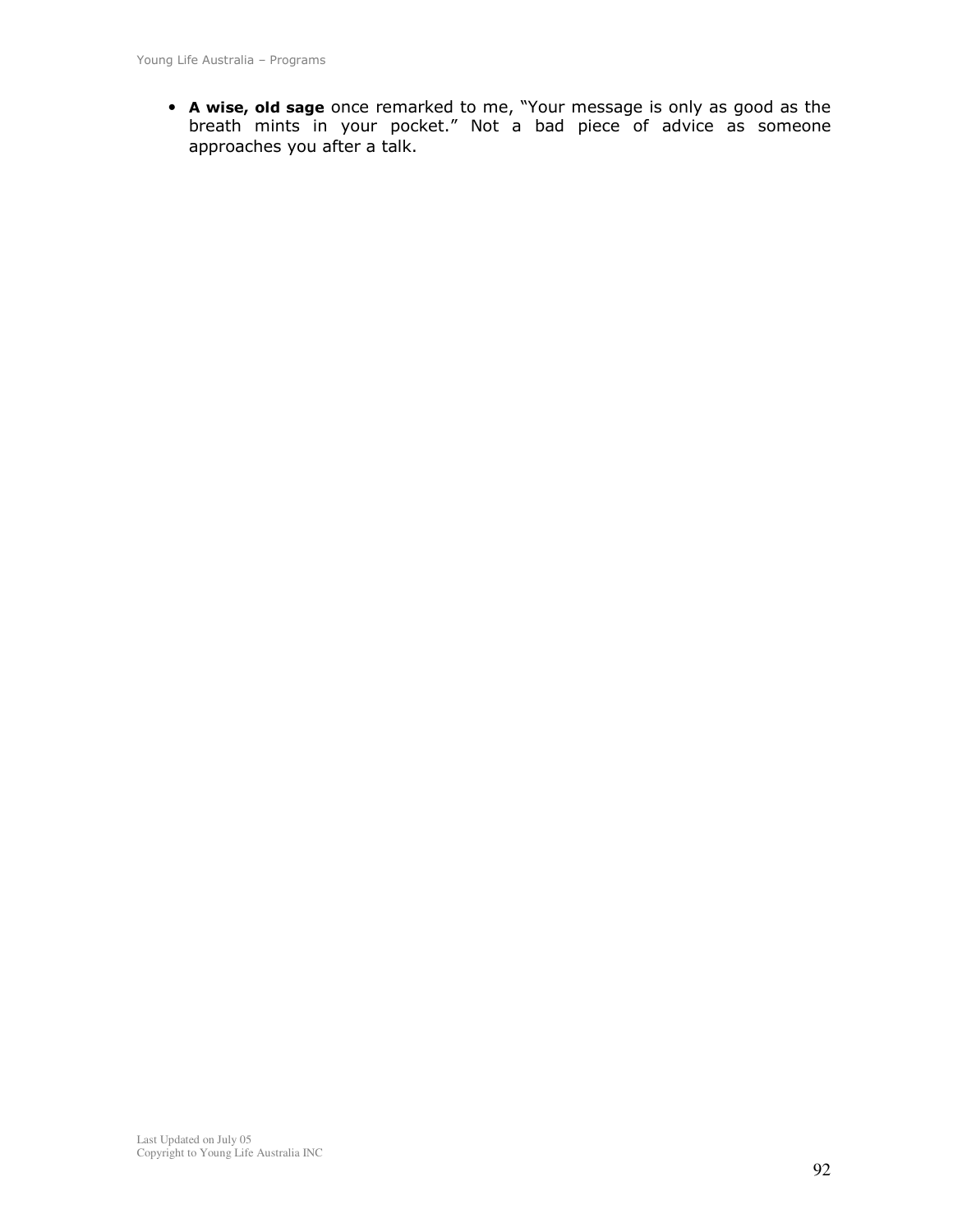#### **Speaking to a Lost Generation**

(Adapted from a paper submitted by Ray Donatucci)

When preparing a message at club or camp I ask two questions: "What is the Gospel?" and "Where are the listeners?" Young Life has had a solid focus historically on what the basic content of the Gospel is. On most occasions when we fail to communicate it clearly, it is because we have not taken the time to organise our thoughts into a coherent and biblical whole. The book Basic Christianity by John Stott has long been the pattern for our formatting and communicating the Gospel. Young Life's person, need, cross, and appropriation message sequence is patterned after the outline of this book.

As great as this book is, however, I will never forget the last time I tried to use it in Campaigners. As we ploughed through it, I became painfully aware that it was not scratching where they itched. There is nothing wrong with the theology, organisation, illustrations or the believer's prayer in this book. The book is still great, but the generation of high schoolers reading, it has changed dramatically. Unlike previous generations, this group of high schooler' were not only biblically illiterate, but they also came to faith with a unique set of needs. The question, "Where are the listeners?" is of paramount importance.

Perhaps some of my own story will help clarify the point. I grew up in a culture that saw religion, for the most part, as a good thing. We went to church from time to time, attended high schools that were open to letting Young Life leaders onto the campus and lived in a world that held the clergy in high regard. I would not have called myself a Christian, but I knew many Bible stories and, quite frankly, knew that there was a God whom I would need to contend with some day. I cannot recall ever feeling repulsed or hostile toward the things of Christ.

Today, we not only have a generation that is being raised biblically illiterate, but we are also facing a world that is extremely indifferent and even hostile toward Christianity. In the Boulder, CO, area where I work, Young Life leaders are prohibited from being on campus along with drug dealers, Neo-Nazis and Soldier of Fortune mercenaries. What does it say about the world's view of us when we are placed in that kind of company? Christians are seen as intolerant in a culture that places a premium on tolerance and pluralism. God is seen as irrelevant and nonexistent for all the practical issues of life. The scepticism of our day has contaminated most of adolescent culture. This erosion of belief/trust makes it extremely difficult to significantly connect with young people. And once friendships are established, this generation is so busy it is difficult to sustain them.

Although I believe firmly in the reality of sin, when I think of kids today I see them more as being confused and lost than being blatant sinners. As I have reflected on where my high school friends are today, I cannot help but feel for them as Christ felt when He looked down on Jerusalem. His heart was broken and full of compassion. How He longed to gather them to Himself - like a mother hen with her chicks or a shepherd with sheep. Kids don't need condemnation, they need to be found and appreciated. Many are doing the best they can to make sense out of a complex and senseless world. The busier they can remain, the less they have to deal with the fact that they have lost their way.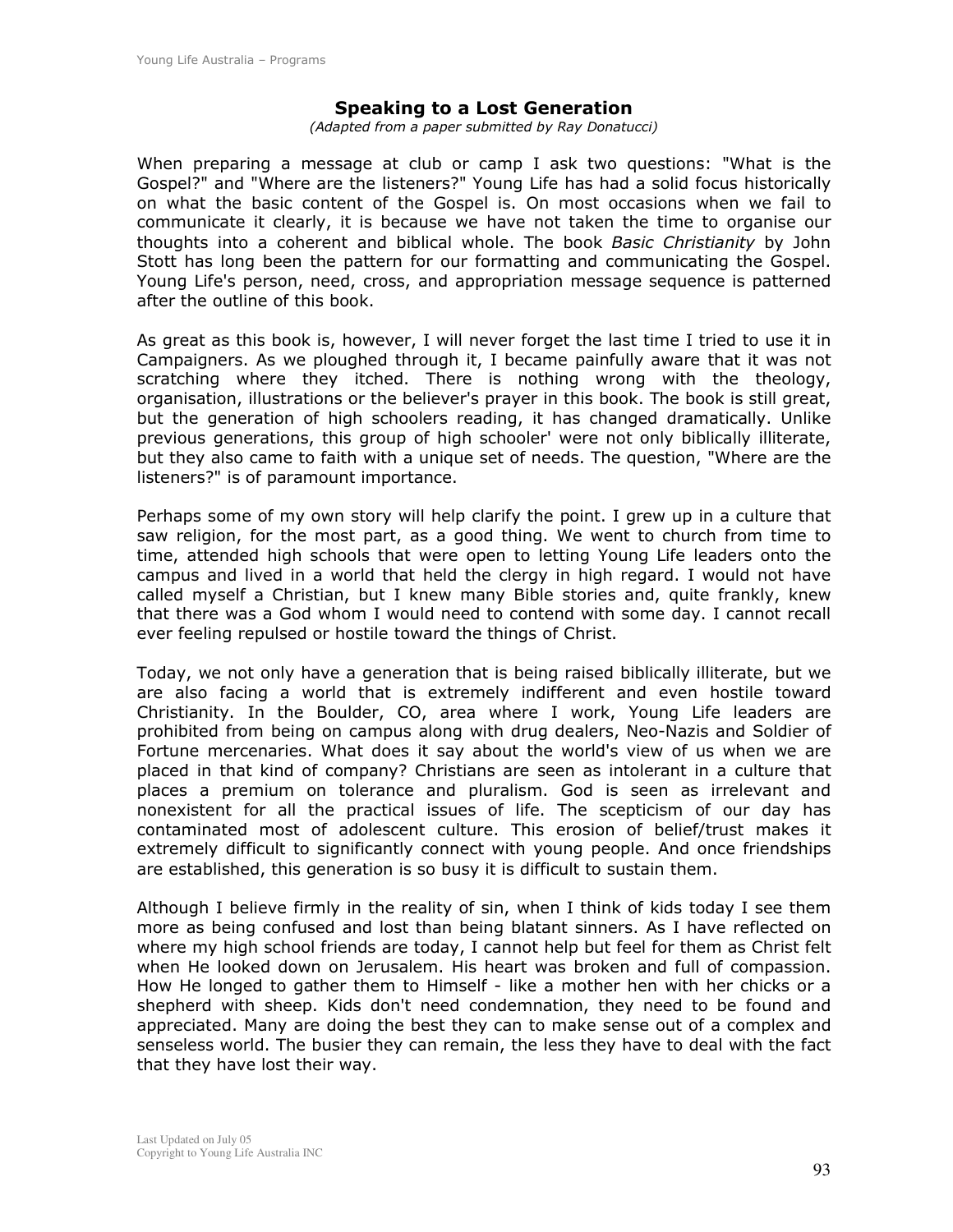#### How do we lose our way in this culture?

- 1. We can get lost when we find ourselves in a new place with unfamiliar landmarks. Most of us know what it is like getting lost in this situation. We don't know where we are and will sometimes drive even faster trying to find our misplaced destination. Should it surprise us when we watch today's adolescent attempting to negotiate the foreign terrain of physiological changes, materialism, increased racial stress, jobs, self-consciousness, insecurities and the mythological good life by simply living faster and faster? It is essential that they hear that there are friends available for directions, that they are valuable to God and us and life can be fully lived at a slower, simpler pace.
- 2. We get lost when we lose the people with whom we are travelling. Imagine a young child crying in the middle of a shopping mall. Does she want an ice cream cone? A candy bar? The attempts of the friendly store clerk fail because she wants her parents. So it is with us. Many of us have lost the people we were journeying with and this is painful. Divorce, job relocation, the constant uncertainties of friendship and death produce grief and deep disorientation. In the midst of rapid change and uncertainty, we need to hold up the One who is the same "yesterday, today, and forever."
- 3. We get lost when our vision becomes obscured. In Colorado, we know what it is like to be snow skiing when a storm comes. In an instant, you find yourself in a whiteout, losing all sense of direction. You may know where you are, but you cannot see where you need to go. Many adolescents live in a similar fogged state. Ambition, lust, anger, money, drugs, prejudice, pain and fear are blinding them. Watching someone play pin the tie on the yuppie may be a fun party game, but it is a tragic way to live. We need to help them see that only in God is our soul at rest.

All of this is to emphasise that some of the presuppositions we make about our audience are not true any more. Most of my training has been intellectual, propositional and logical. The problem is that we are addressing an audience that is living in a visually oriented, illogical, painfully uncertain world. The best of messages will fall on deaf ears if we do not take the time to be an exegete of the culture they live in as well as an exegete of the Book of Life.

Remember the story of the Trojan Horse? Greece had laid siege to Troy because Troy had kidnapped Helen of Athens. For 10 years, the Greek army tried to breach the walls of Troy and liberate Helen. Finally, they decided to build a huge wooden horse as a gift to the Trojans. What the army of Troy did not realise was that Greek soldiers were hiding inside the horse. The Trojans accepted this gift as a token of their victory and wheeled the horse through their gate and into their city. You know the story from there. Once beyond Troy's defences, the battle was quickly over.

So it is with communicating to young people. We need to look for Trojan horses that can slip past their defences, allowing the truth of the Gospel to be heard, seen and felt. Approaching the Gospel solely as a series of propositional truths to be understood can be as futile as the 10 years the Greek army sat outside the walls of Troy. Jesus was masterful at using Trojan horses in his use of parables. He would package an eternal truth in an everyday illustration. People would listen to a simple story about a farmer sowing seeds or a man with two sons and would walk away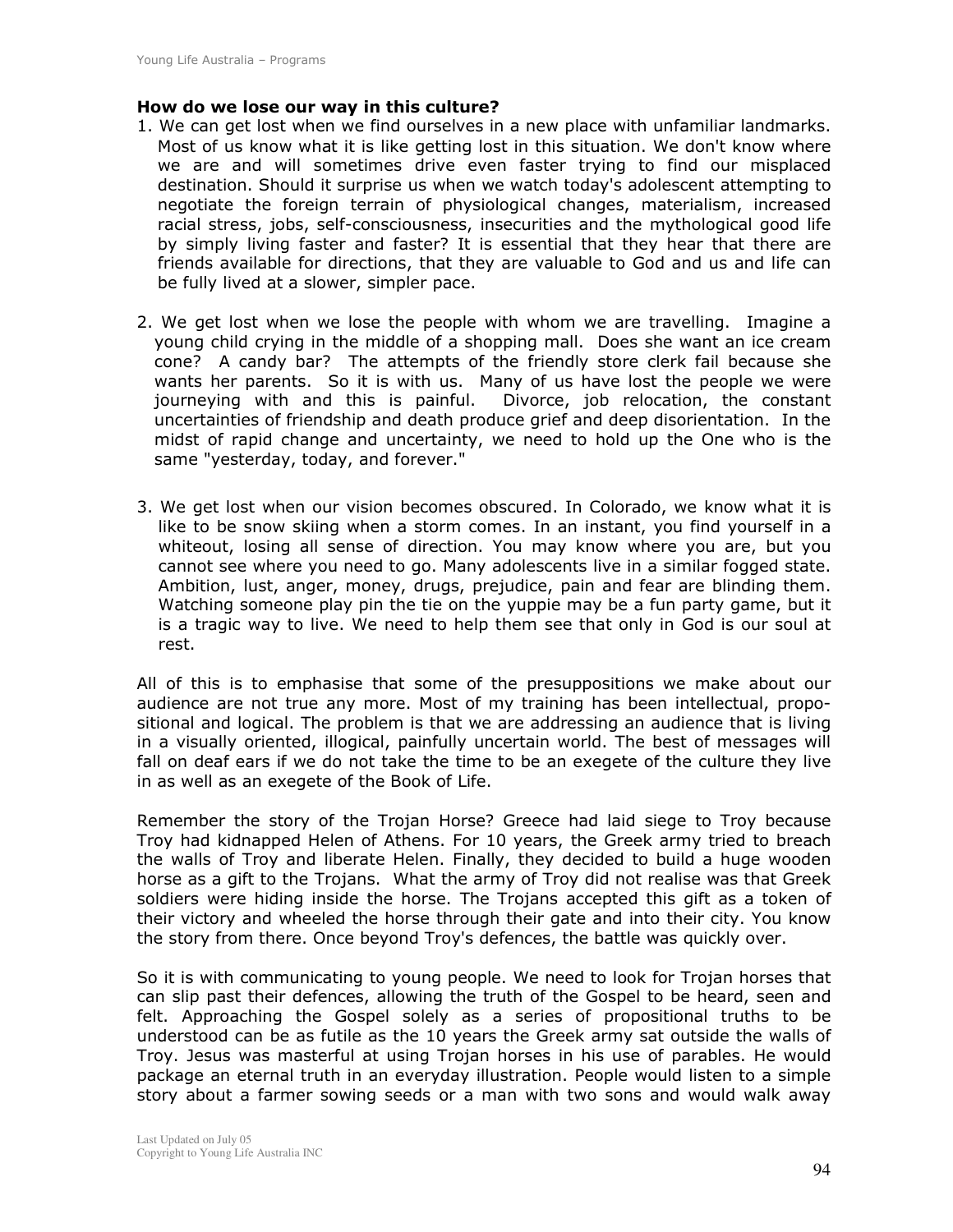with the image and the truth it contained. Once it got past their defences, anything might happen.

So it is with this generation. We must find Trojan horses that will break through their callousness and defensiveness, and speak to a generation that, on one hand, seems to have it all, and, on the other, is void of purpose and meaning. We need to feel their need as we prepare messages. As I am planning a message, I focus on an area of need I have observed and think of how the sufficiency of Christ might address it. My hope is to craft a message in such a way that it touches on the silent cries of the human heart yearning for the healing, loving hand of Jesus Christ. Because this generation is visually oriented, I want to express my thoughts in word-pictures as much as possible. I pray that the word of Christ might somehow slip past their defences and set them free.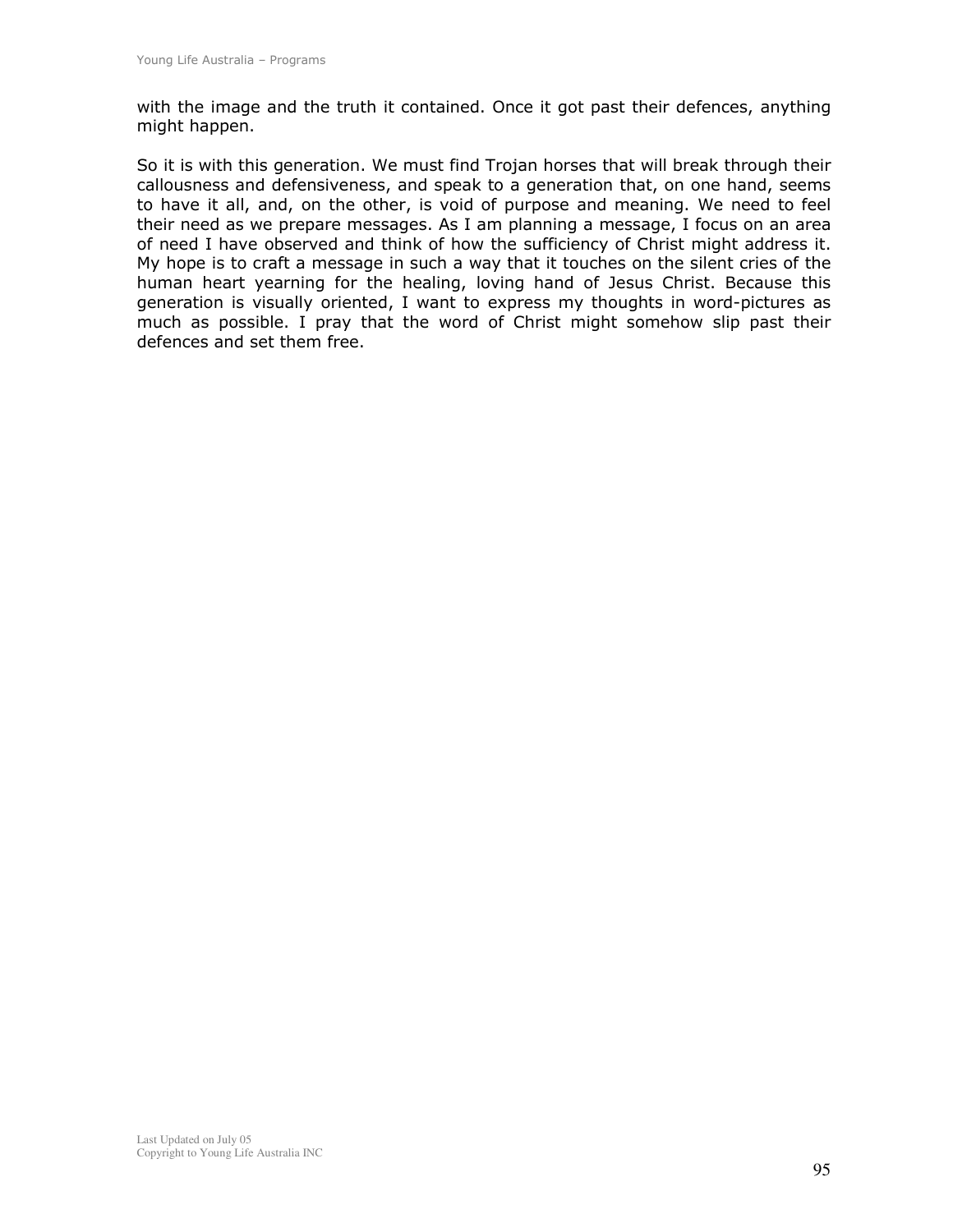#### **Clarifying our Message for a Post-Modern Audience**

(Submitted by Rick Beckwith)

Church growth experts tell us that because Christianity is no longer the norm in our culture, the good news of the Gospel is more challenging to accept. It comes across as a bit foreign to kids' own life experience. Therefore, in communicating Christ in a post-modern culture, it is important that we not assume the audience either knows or accepts the basic tenants of our faith.

In 20 years of working with teenagers as a Young Life leader, I have seen the great value of asking kids probing questions, rather than appearing to merely lecture them on what I think they need to hear. Frequent surveys of our kids have confirmed that we are on track with their needs and interests.

One tool that has complemented our club messages has been the occasional use of apologetics seminars in place of club. Below is a list of questions we typically cover in our club messages. After some, there is another question written in italics that is the topic of an apologetics seminar that coincides with that message.

#### **Questions to Explore in Club Messages**

- Is there a Creator behind life? What is the evidence for this (evolution vs. creation debate)?
- Why might God have become a man?
- Is Jesus truly God? Truly man? How is this so? How do we know? Is the Bible reliable?
- What is God like? How do we know this? How can He relate to me? Aren't all religions the same?
- What are God's desires for us?
- Can He meet my needs? If so, how?
- Why don't we experience God's perfect plan for us?
- Why did Jesus die on the cross? How does that affect me today?
- How is the resurrection important to us today? What is the evidence for the resurrection?
- How can/should I respond to Jesus? How do I begin a relationship with Jesus?
- What does it look like to be a follower of Jesus? What does He ask of us? What questions do you have about following Jesus Christ? (A question and answer night with Campaigners and leaders on a panel is helpful at this point.)

#### **Resources for apologetics for amateurs:**

- . I'm Glad you Asked, by Ken Boa and Larry Moody
- A Ready Defense, by Josh McDowell
- Handbook of Today's Religions, by McDowell and Stewart
- Evolution: Challenge of the Fossil Record, by Duane Gish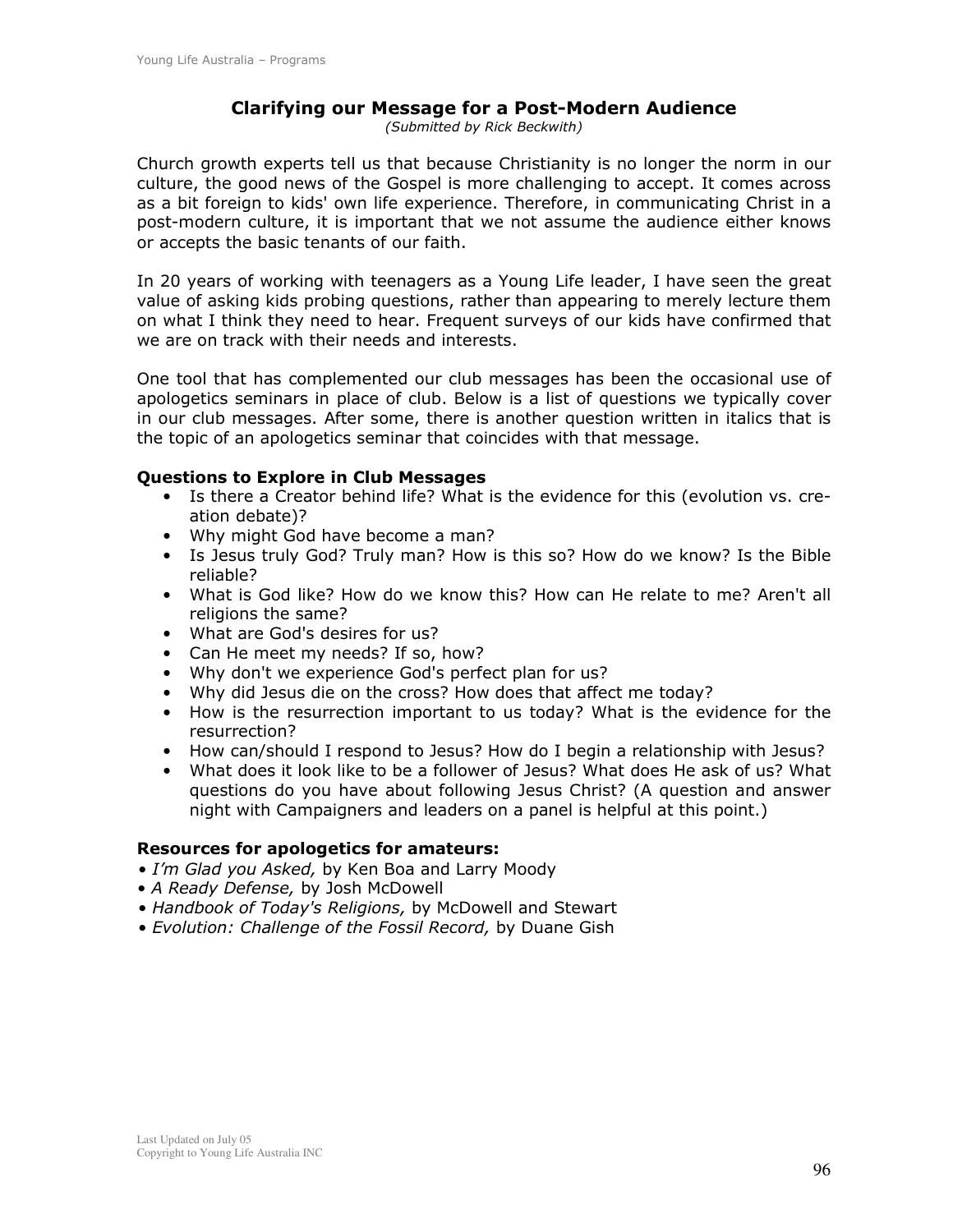#### **Preparation and Presentation**

By Dr Ron Pyle Leadership Foundations II

This article is dedicated to the thousands of men and women who dare to stand in the gap between the triune God and people, the focus of His compassion. It is written for Young Life, but the principles described are applicable to every ministry. It is written with specific reference to communicating with today's youth, but the content contained here will have some value for ministry to any age group.

This is not designed to be an exhaustive treatment of the message, neither is it to be a substitute for the reader's own effort. Effective communication is costly in terms of time, as well as emotional, physical and mental energy. I would like this material to be considered a tool chest in which the builder of the message will find some helpful ideas.

The suggestions provided for preparing and presenting the message reflect the recommendations of scholars and teachers of communication; they will undoubtedly be discussed, adapted and expanded by leaders who decide to use them.

Communication of the Gospel of Jesus Christ is one of the highest privileges available to men and women today. Scripture issues a strong mandate to preach the word (2 Timothy 4:2). While most of Christendom is in wide agreement that we ought to communicate, a wide disagreement exists over both what to say and how to say it.

Except where thought necessary, the content of the message itself will not be discussed at length. Rather this will address the question of how we ought to communicate. This article will discuss two broad concerns facing the Young Life message-giver; preparation and presentation.

#### **PREPARATION**

Preparing yourself first.

#### **The Prepared Heart**

You're probably familiar with the part of Psalm 51:10-12 which says, "Create in me a clean heart, 0 God, and renew a right spirit within me." We often hear the words recited or we sing them ourselves. What we may not be as familiar with are the words which follow the more frequently read sections. In verse 13, the Psalmist writes, 'Then I will teach transgressors Thy ways, and sinners will be converted to Thee."

Whenever we read Scripture we do well to pay attention to connective words such as "therefore," "so that," "in order to" and "then." In this example, the ideas of God creating a clean heart and individuals engaging the lost are clearly linked. What's more, the word then implies the priority of the first event happening (a cleansed heart) before the second event (teaching transgressors) can occur.

Paul's letter to the Philippians indicates that the Gospel can be declared in the absence of a clean heart and even that God may use the efforts of the deceitful and vain.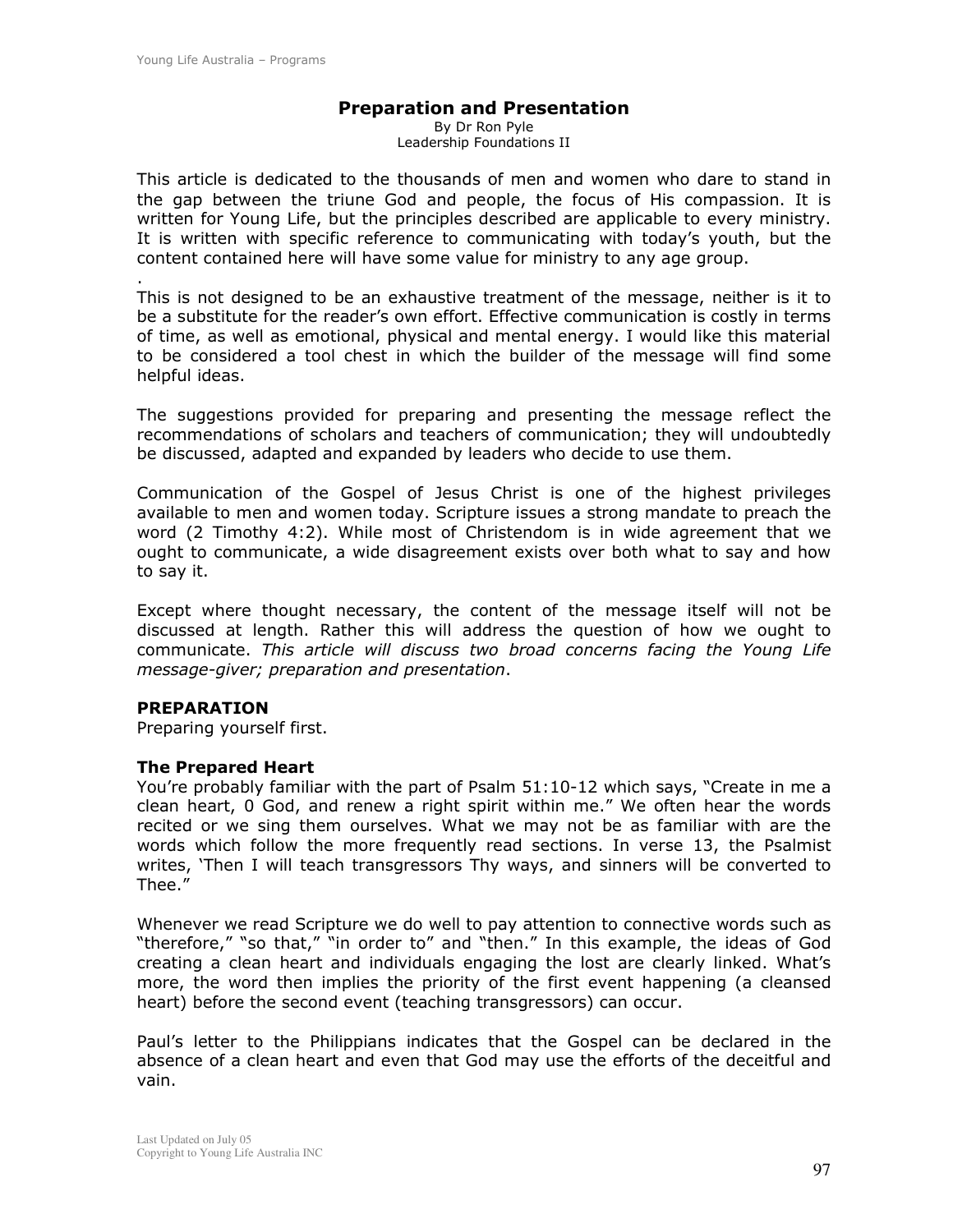"It's true that some here preach Christ because with me out of the way, they think they'll step right into the spotlight. But the others do it with the best heart in. -he world. One group is motivated by pure love, knowing that I am here defending the message, wanting to help. The others, now that I'm out of the picture, are merely greedy, hoping to get something out of it for themselves. Their motive is bad. They see me as their competition, and so the worse it goes for me, the better they think for them. So how am I to respond? I've decided that I really don't care about their motives, whether mixed, bad, or indifferent. Every time one of them opens his mouth, Christ is proclaimed, so I just cheer them on!" Philippians 1:15-18, The Message.

The point, however, is not what God can do in spite of us. Rather our responsibility is to be the most useful tool for God. How then can we prepare our hearts?

The first step in preparing our hearts is to be continually renewed in the commitment of our whole selves to God. One of the problems often encountered by Christians is that we lose a sense of the process of relationship with Christ. Our decision to follow Jesus is in one sense a singular decision in time, just as marriage is a one-time decision on the wedding day. In a broader sense, however, what sustains a marriage is the daily commitment to follow through on the promises to love, honor and cherish.

What makes Christians great is not the isolated instances when God uses them in any extraordinary way, but rather the daily process by which they are prepared for the great things by being faithful in the small things.

The Olympic distance runner crosses the finish line amidst cheers and adoration and some people shout, "That's for me!" What has been forgotten are the long, lonely and often painful hours of training during which no crowds fill the stadium and the sound of shoes pounding the track replaces the deafening roar of the fans.

The Christian life is not necessarily painful and lonely, but Christian greatness is usually forged by the Holy Spirit's work in our lives when no one is around. The prepared heart comes out of the daily and often unnoticed ways that we are obedient, thus putting ourselves aside involves not just our hearts, but our minds also.

#### **The Prepared Mind**

Indeed we are fearfully and wonderfully made. God has blessed each of us with a brain, which is more intricate and powerful than even the most sophisticated computers. Most of the time the problem is not an issue of the power of the brain, but rather effective use of it. There are some specific ways in which we can use the mental power God has given us.

At least part of the mind's preparedness has to do with attentiveness. Too much of the time we go through life being passively acted upon by people, events, the media and other influences. By being purposeful and active, we look beneath the surface. For example, even watching TV becomes an active endeavor. We might ask ourselves, "How is this approach to life indicative of the world around me?", 'What would Christ's response to these attitudes be?", "How does God fit into this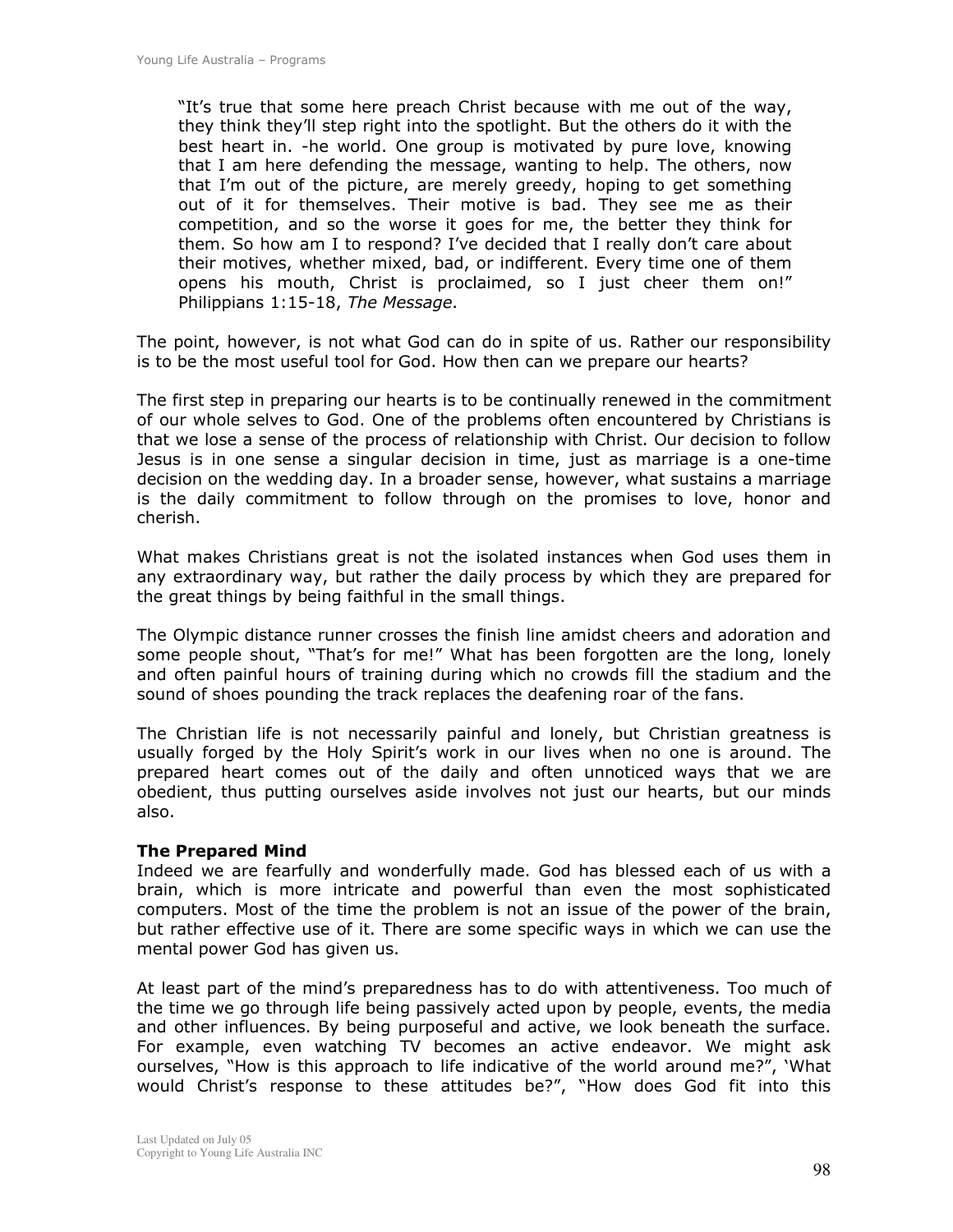situation?" Of course, having attentive and active minds extends beyond watching TV.

Living attentively, in part, means asking God for eyes that see people and events the way He sees them, Living attentively will involve a recognition of how ideas are connected to God and the Gospel of Christ. Recognizing previously unnoticed connections is the essence of creativity.

Flashes of brilliance are rare for most of us. When the flashes come, it is more often because we have disciplined our minds to be receptive. Such discipline involves preparing our hearts and minds before God. Louis Pasteur said, "Chance only visits the prepared mind."

Part of preparing our minds is learning to be quiet. I sometimes wonder if God is trying to get a message through to my inattentive ears. A. W. Tozer says it this way, "God has been waiting to manifest Himself to us till such time as our voice and activity have subsided enough for Him to make Himself heard and felt by us."

Some of the most precious memories of my college days are of frequently sitting down with Sam Adams, my area director, to brainstorm about message ideas. Sam is so gifted in the area of messages that he provided the lion's share of the quality ideas, but I can hardly explain the thrill I felt when on rare occasions I would have an idea or perspective that was new to both of us!

Creativity is a great gift from God, but we shouldn't limit our messages to ideas which are uniquely our own. If we did, most of us would have precious little to say! However, a caution should be noted, if we use the ideas of others they should be adapted both in us and for us. Ideas are adopted in us by making sure that the content is part of our lives before we proclaim it to others. Ideas are adopted for us by communicating the content in such a way that it fits our style and thus becomes our own.

As a means of stimulating ideas, a notebook in which thoughts are recorded may be helpful.

Below are some of the considerations, which could be important as we think about particular Scripture passages during message preparation.

In the Brainstorming. Just write all ideas that come to your mind, never mind any order; ideas will come rapidly.

In the Questions. Who, why, to whom, when, what, how, where? Answer all of these questions and you will have the basic facts well in hand.

**Word Studies.** Use a dictionary and concordance to discover what you can about the key words and ideas in the passage.

**Objections.** Write down all points of conflict or objection. Can you solve them? Play the skeptic, try to provide alternate explanations for passages of Scripture.

**Perspectives.** View comments from Christ's and people's perspective. Write down what you feel was the attitude of the various people involved in a passage.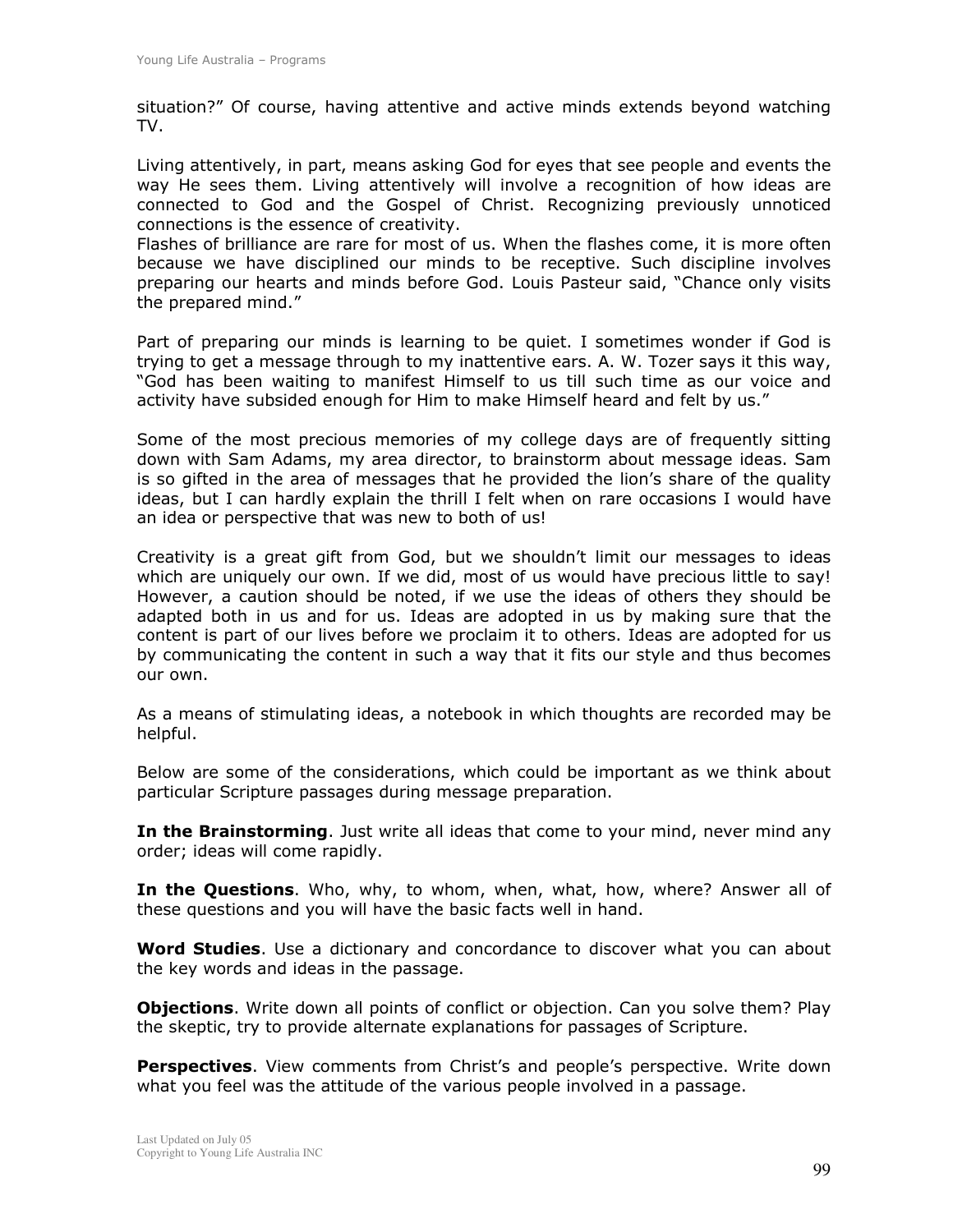**Experiences.** Write down experiences of your own personal life which relate to the passage. These experiences can be useful as examples and illustrations.

#### **Credibility: How the Messenger Affects the Message**

People decide what to believe on the basis not just of what is said, but also who says it. The effect of the communicator upon the message has been studied for over 2,000 years. The specific recommendations which follow are based on research in psychology and other fields in the past 20 years. Because research on this subject has been so pervasive, there have been many different approaches toward identifying what factors constitute speaker credibility.

Linda and Dick Heun provide a description of credibility which does a good job of summarizing most of the frequently cited components of speaker credibility. The description offered by Heun and Heun identifies four key factors and eight subfactors as affecting speaker credibility:

- Competence included expertise and composure
- Trustworthiness includes safety and benefits
- Character includes similarity and sociability
- Dynamism includes extroversion and non-verbal activity

Competence refers to how qualified an audience thinks you are to talk on a particular topic. The most important part of competence is expertise. This may cause many Young Life leaders to feel unqualified. However, one doesn't have to be an expert in theology or possess a seminary degree to give solid Young Life messages.

Keep in mind that listeners are sensitive to what we have called competence. For example, when you refer to specific information (even if it is in an illustration), research your facts to make sure you're correct. Careful research should be a constant part of your message preparation. The sense of competence ought to be a natural by-product of the prepared message.

A second factor in competence is composure. One of the ways that audiences decide upon the competence of a speaker is by the perception of composure. Typically, speakers lacking composure are seen as less competent than speakers who are composed.

The perception of composure rather than composure itself is important in this case. Nervousness is a natural and almost universal experience to public speakers. While the anxiety of speaking may not be completely overcome in all instances, we can be more effective if we attempt to appear composed.

Another major factor of speaker credibility is trustworthiness. Trustworthiness is a component of credibility that is based on the listeners' perception of the safety and benefits of the message for them. Closely associated to trustworthiness is the issue of honesty. The sad reality of our world is that religious deception is rampant. Adolescents (not to mention parents) will be constantly evaluating to see if Young Life is an aboveboard group.

Young Life leaders can demonstrate trustworthiness by non-defensively encouraging questions. In dealing with spiritually curious teens, the leader should nurture the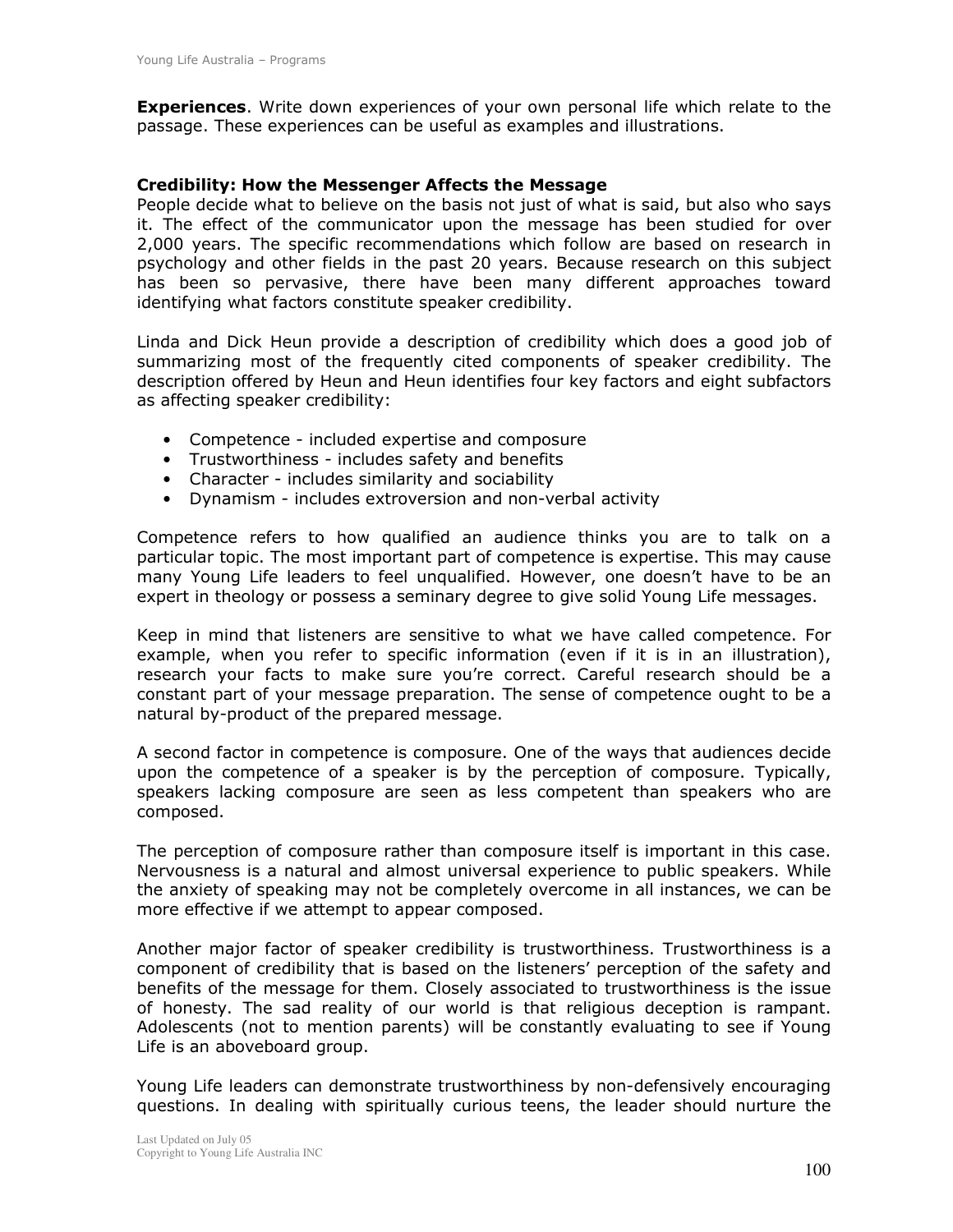question asking process. Trustworthiness can also be promoted if we avoid pressuring people to make decisions. We need to be committed to the preservation of free choice. A choice, however, is only free when the chooser clearly sees the options. This is where the concerns of the safety and benefits of our message come in.

Is the Gospel of Jesus Christ safe? The answer is both yes and no. Yes, the greatest safety imaginable is in being personally related to the most powerful being in the universe. The answer is also no, the Gospel carries with it implications for one's entire life. Subjecting one's selfish desires to the will of another is not safe - it is radical.

You may be familiar with the section of "The Chronicles of Narnia" in The Lion the Witch and the Wardrobe in which the children are about to meet Aslan (the Christ Symbol) for the first time. The Beavers are leading the children who, after learning that Aslan is a great lion, are understandably scared. C.S. Lewis describes the ensuing discussion in this way:

"Ooh!" said Susan, "I'd thought he was a man. Is he quite safe? I shall feel rather nervous about meeting a lion."

"That you will, dearie, and no mistake," said Mrs. Beaver, "if there's anyone who can appear before Aslan without their knees knocking, they're braver than most or else just silly."

"Then he isn't safe?" said Lucy.

"Safe?" said Mr. Beaver. "Don't you hear what Mrs. Beaver tells you? Who said anything about safe? 'Course he isn't safe. But he's good. He's the King, I tell you."

A similar tension exists regarding benefits. The Gospel of Christ brings the greatest benefits imaginable. However, we should be cautious of the so-called Santa Claus gospel in which converts are enticed by the lure of incredible benefits, but are not informed of the attendant costs. Again, to foster a truly free choice we must present the options with all the clarity possible. There is risk amidst the safety and cost within the benefits.

The third component of credibility is character. Two important personality qualities upon which the audience bases its perception are similarity and sociability. Being similar to the teenage audience does not mean being like them in every respect. Adolescents have an uncanny way of spotting ponies.

The similarities you share with teens will emerge in the time you spend doing contact work. The rapport that is built by sharing experiences is invaluable in the speaking situation. If you have proven with your life that you legitimately care about teens, they will sense it in your message even if you aren't the most gifted speaker. The similarity you share is of hopes, concerns, fears and joys - the overwhelming sense that teens will have which declares, "he or she knows me."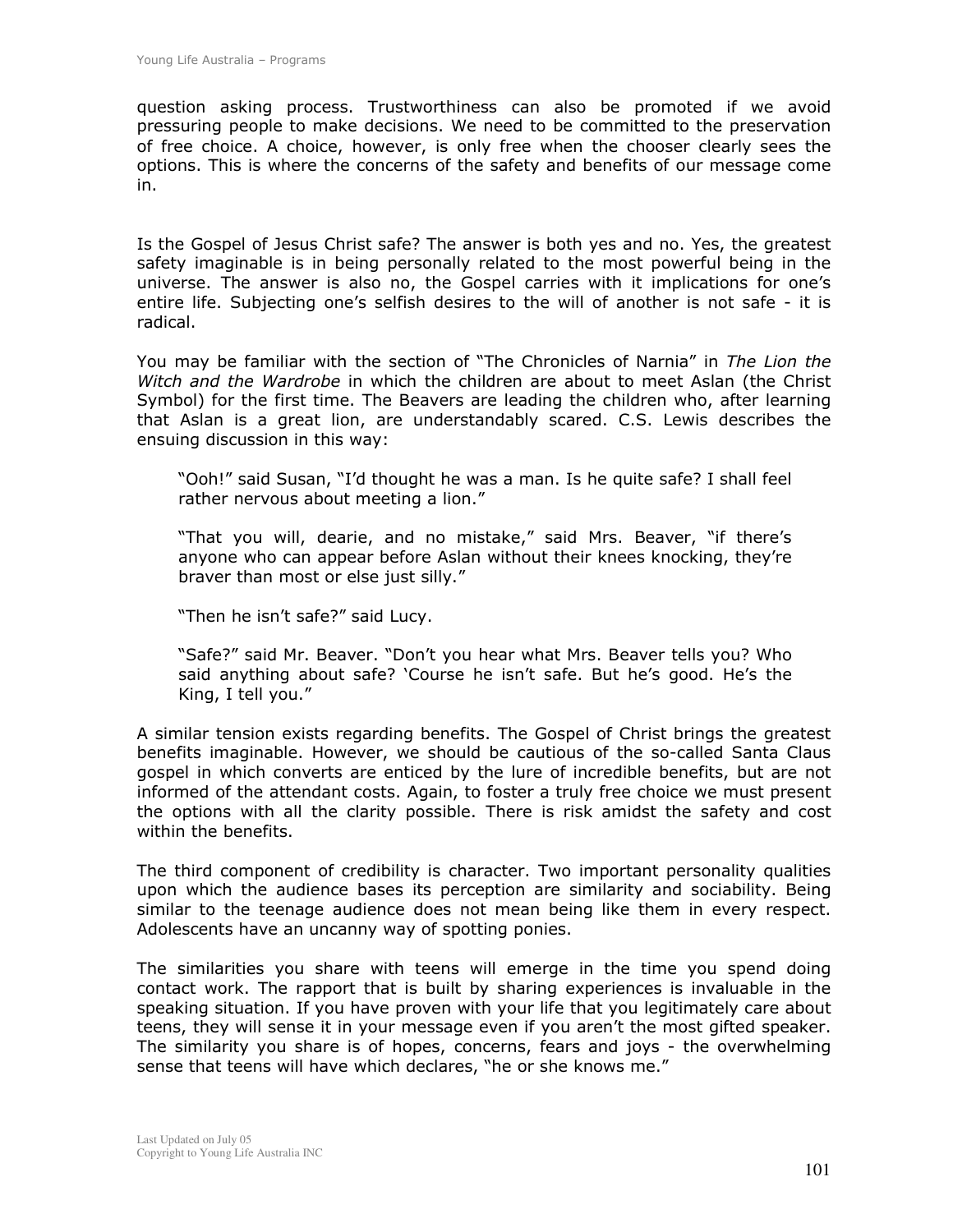Sociability, being seen as friendly, is also a function of relationships. Because Young Life is predicated on relationships, sociability should be a matter of course. There are at least two ways sociability can be expressed in the message.

The first is through the use of personal pronouns and first names. Whenever you refer to teens by name, the context should be absolutely positive. If you have any question about how a comment will be received, don't say it.

For many adolescents, the teen years are an uncertain time of groping, and sometimes battling, for a healthy self-image. In the midst of the battle, teens need an ally to build them up, not an enemy to tear away another piece of the often fragile structure of self-esteem.

The second way to express sociability is humour. Here again, only refer to particular students if you do so in an undeniably positive way. Your best bet is to poke fun at yourself. Using humour about yourself is non-threatening to the audience and also allows you to be vulnerable.

The final component of credibility is dynamism. Dynamism refers to your physical activity while delivering the message, which reflects your interest and involvement in the topic. It is based on your extroversion and non-verbal activity as a speaker. In the Gospel of Jesus Christ we have the privilege of declaring the best news ever. The fact that the Gospel ought to be the most exciting and engaging message ever heard caused Jim Rayburn to say, "It's a sin to bore a kid with the Gospel."

Some people are naturally more animated than others and enthusiasm should not be faked. Dynamism can have a negative impact if it is perceived as overdone or fabricated. However, we have a responsibility to give the message its fullest expression. We can do this by using a style of delivery which is varied and helps the audience visualize the story being told. Describing your own emotions also contributes to the sense of extroversion. Non-verbally, dynamism is shown by using eve contact, gestures and body movement to enhance the speech. Both delivery and non-verbal behaviors will be discussed later in this article.

In regard to speaker credibility, strong advice comes not just from current research but also from St. Augustine who encourages us to be living examples of the message we speak. He knew that whenever a discrepancy existed between what we say and what we do, people will believe what we do. Therefore he wrote:

"For there are numbers who seek an excuse for their own evil lives in comparing the teaching with the conduct of their instructors, and who say in their hearts, or even go a little further, and say with their lips: Why do you not do yourself what you bid me do?' And thus they cease to listen with submission to a man who does not listen to himself, and in despising the preacher, they learn to despise the word that is preached. Wherefore the apostle, writing to Timothy, after telling him, 'Let no man despise thy youth,' adds immediately the course by which he would avoid contempt: 'Be thou an example of the believers, in word, in conversations, in charity, in spirit, in faith, in purity.""

#### **AUDIENCE ANALYSIS AND ADAPTATION**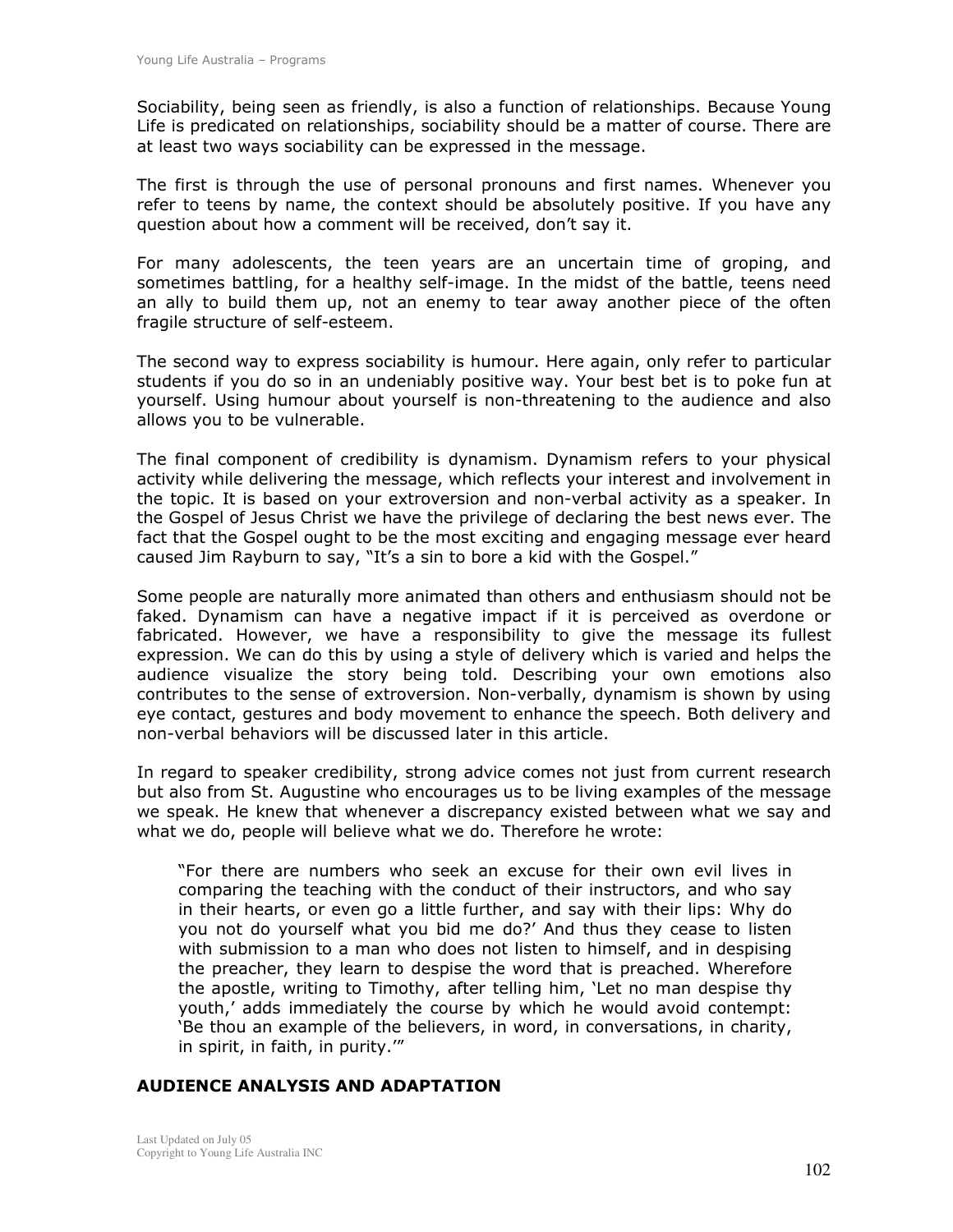#### **Scratching Where They Itch**

The Young Life message is not a one-person performance. The speaker, the message, the occasion and the audience are all combined to form the event we call the message. The way the message is prepared and delivered must take into account those who are to receive it. The process of considering the receivers as well as the entire setting in which the message occurs is what is meant by audience analysis.

#### **Paul: A Biblical Example of Audience Analysis**

One of the most striking examples of audience analysis is found in the book of Acts (17:16-31), where Paul is addressing the Athenians on Mars Hill. In Athens at the time, a blend of superstitious idolatry and enlightened philosophy existed.

Paul's speech was delivered before the philosophers, Epicureans, who thought it unnecessary to seek God and who had no fear of His judgments and Stoics, who worshiped many gods. The language Paul used was adapted to the audience. He even referred to a pagan poem by the Greek poet Aratus (see vs. 28).

Adapting the message to the audience doesn't mean compromising your beliefs to secure a response. Rather, it means allowing your message the best chance of being received. Because of the Holy Spirit living in us, we have a means of finding the "right" things to say. Colossians 4:6 says, "Let your speech always be with grace, seasoned, as it were, with salt, so that you may know how you should respond to each person."

We have the immeasurable gift of the Holy Spirit, but God still wants us to use our heads. Adopting an attitude which says, 'What's the difference, the Holy Spirit will do it so why should I be concerned?" is irresponsible. What we know about audience is a supplement to, not a substitute for, the Holy Spirit. We need to learn to hear and obey the Holy Spirit; but we also need to use our minds to learn what we can about our audience.

#### **Discovering Teen Attitudes Toward the Gospel**

The audience analysis we engage in is designed to inform us of audience attitudes, beliefs, values and motivations. If we can discover information about the orientation of attitudes, we will be better able to make the message applicable to our audience. The following are ways of gathering helpful information about an audience.

First, spend time with audience members. In the process of regular contact work, you will likely learn about the attitudes of individuals. If the individuals you get to know are representative of the broader audience, you may have discovered important information.

Second, observe characteristics of your audience. Many specific characteristics may provide indications of audience attitudes. Some of these characteristics are:

- Age  $\bullet$
- $\bullet$ **Sex**
- Religious background  $\bullet$
- Racial, ethnic, cultural factors  $\bullet$
- $\bullet$ Economic/social factors
- Group membership  $\bullet$
- Geography  $\bullet$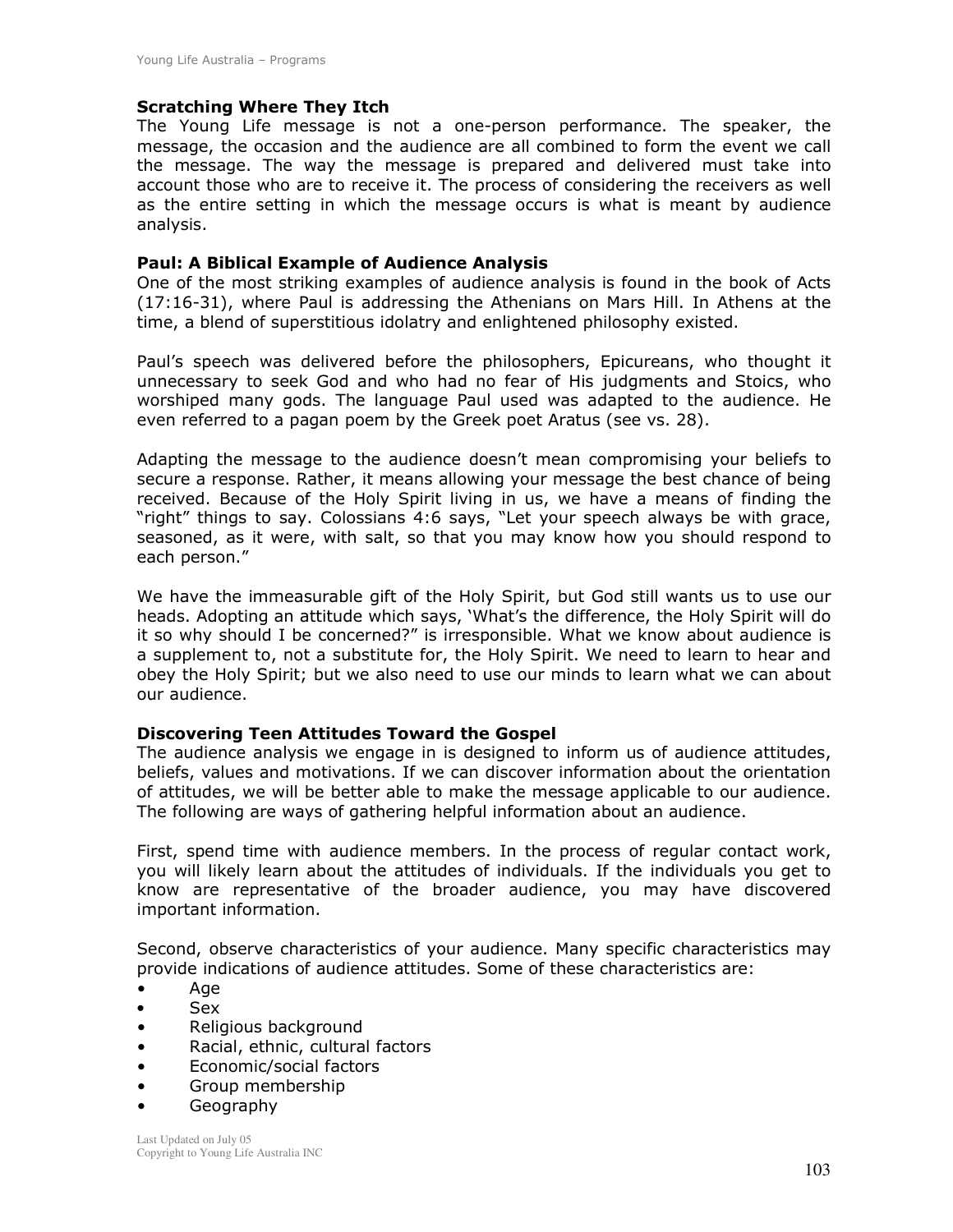All of these characteristics may not be applicable or helpful, however, some may be informative. For example, those involved in Young Life's urban ministry have learned how to make the Gospel of Jesus Christ immediate and applicable to various ethnic groups such as Blacks, Hispanics, Chinese, Filipinos and others. The Gospel doesn't change, only its expression.

Analysis based on characteristics of the audience necessarily involves generalizations. For example, a generalization may be made that high school seniors are concerned about things like moving away from home and applying for colleges and jobs. While not all high school seniors will conform to a generalization, an examination of audience characteristics can be helpful.

Third, keep in touch with the music teens listen to, movies they see and materials they read. What is read, seen and heard can have a profound impact on attitudes. You don't have to enjoy alternative rock, view R-rated movies or make a regular diet of Seventeen magazine, but a familiarity with what teens are reading, seeing and hearing can lend some insight into the orientation of the audience.

Becoming familiar with the beliefs and attitudes your audience holds toward God is an important part of situational analysis. Because the Young Life leader ought to be in constant contact with adolescents, many typical attitudes toward God and Jesus should be familiar.

My association with Young Life has been personally enriching. I was a classic example of being raised in Young Life; I have been a club member, Campaigner, volunteer leader and an area director. As a freshman I began to attend the Young Life club at my high school. I was impressed by the warmth of the atmosphere, the quality of the fun and (not least of all) by the engaging presentation of the Gospel. 1 didn't realize at the time that in my area director and his gentle yet direct application of the message, I was being introduced to what is surely one of the highest privileges in this life.

I have not yet come to grasp completely the mystery of the fact that the eternal God of the universe would entrust His message to us. Yet I know that God has chosen ordinary people like ourselves to carry the most extraordinary message in the history of the world.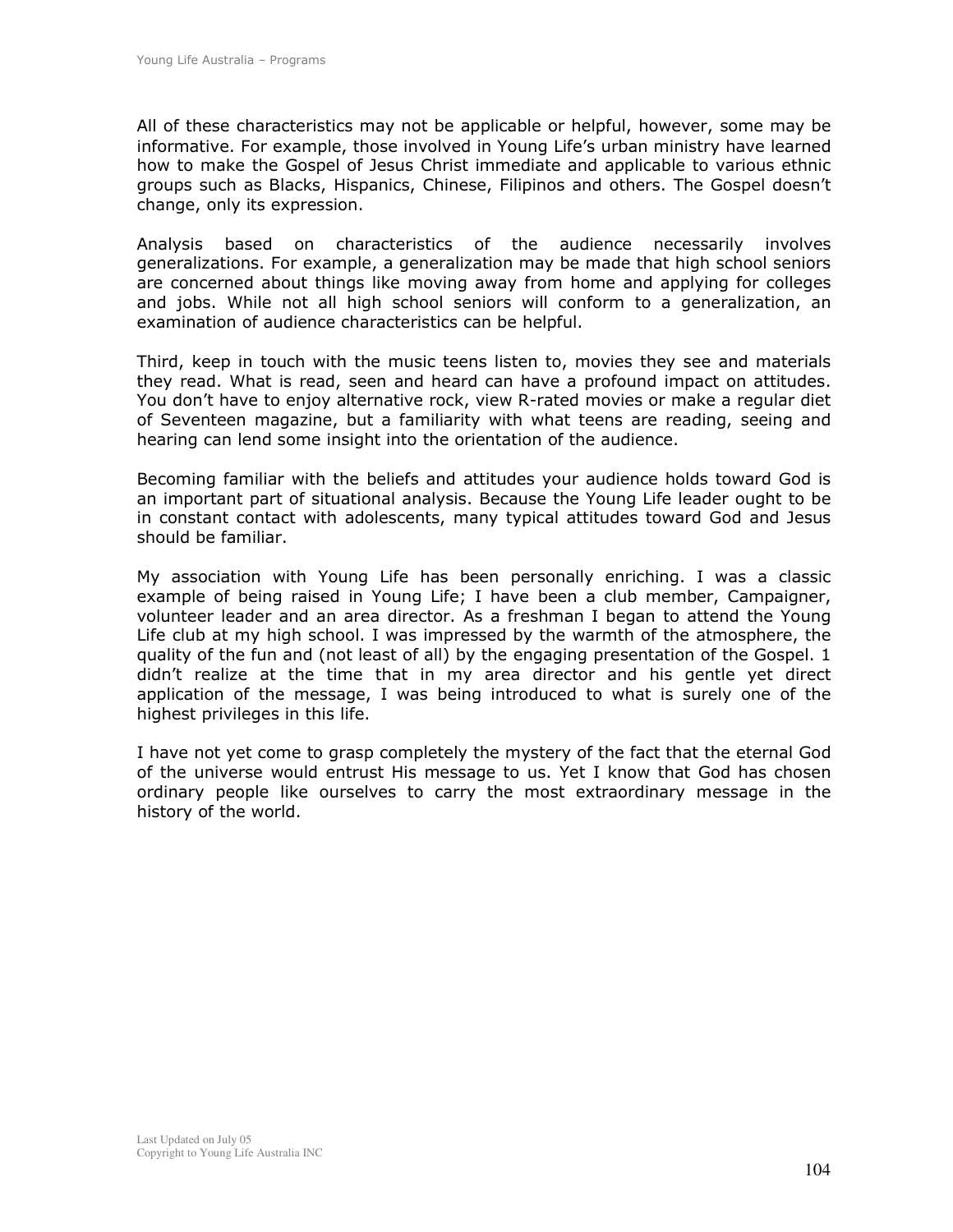#### **Effective Message Sequencing**

Leadership Foundations II

Following a message sequence ensures that we will touch upon the entire Gospel over a given period of time. A sequence is important because it provides a sense of direction. One obvious problem in following a sequence is that some students will drop in on club only occasionally during the year. This is where audience analysis comes in; as part of the introductory portion of each message, enough necessary background information should be given so that no one is lost.

As you begin to prepare for the club year, it may be helpful to make a calendar which displays the message sequence. Some leadership teams have spent an entire day planning the messages, song leading, guitar playing, skit assignments, announcement assignments and even lining up homes to meet in for an entire semester. Such planning seems like a lot of work, but it saves time in the long run.

The Young Life message sequence has proven over the years to be a helpful quide for structuring a flow of messages. Here is a brief description of the sequence:

**Introduction to Club:** What is Young Life? What will we be doing in the meetings? What will we be talking about? Why?

**God's Character:** Is there a God? If there is a God, what is He like?

The Person of Jesus Christ: The claims and credentials of Jesus.

Human Need (Sin): What is sin? How does sin affect relationships between us and God? Between us and each other? Between us and ourselves?

**The Work of Christ:** (cross and resurrection) What is the meaning of what Jesus did by dying on the cross and rising from the dead?

Appropriation: Why should we be committed to Jesus Christ? What does such commitment involve?

The Christian Life: What is it like to be in a relationship with Christ? What are the implications of our faith in a hurting world?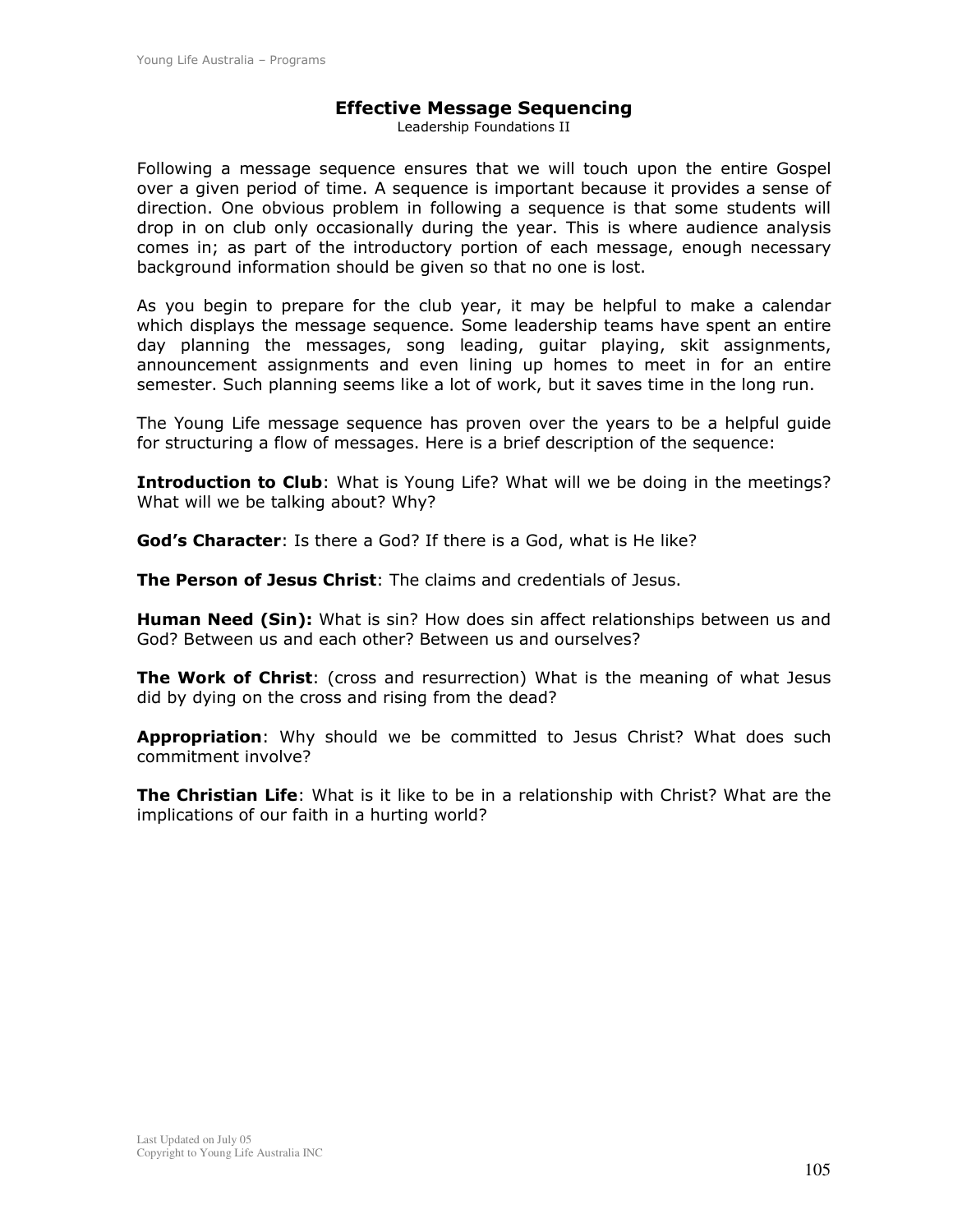#### **How to Do Exegesis** by Les Comee Leadership Foundations II

Exegesis is the effort of God's people to listen to the Word of God. The term comes from a Greek word meaning, "to lead out" - thus to lead out of the text its meaning not only for the original readers but also for contemporary readers.

The ancient word should be given freedom to speak in its own unique historical situation and at the same time to cross the centuries and cultures to speak in a relevant way today.

Exegesis usually involves studying a unit of material three to five verses in length but may vary.

Read the passage for a first impression.

Read the context of the passage (i.e., the material surrounding it).

What is the context of the work from which your passage is drawn in terms of  $(1)$  its cultural setting; (2) its historical setting (i.e., who wrote it, under what circumstances, what was his purpose in writing it), and (3) the major ideas of the hook.

What seems to be the basic ideas in your passage? How are they connected? What is difficult to understand?

Using all available translations, note differences in words or phrases. What words or phrases are not easily understandable and need definition? Do a word study of key words in the passage. Look up phrases or ideas that are not clear in study helps.

What does your passage say to the whole book and what does the whole book say to your smaller passage? Consider your passage in light of the whole New Testament. Write the passage in your own words.

What was the specific purpose of this passage written to the first audience? Does the historical situation of that audience help determine the meaning of your passage? What seems to be the main theological ideas?

Write your own understanding of the passage i.e., your longer translation as you understand it, incorporating the major ideas of what you have learned.

Show the relevance of the passage for our day. What difficulties may be encountered in communicating the meaning of the passage to a Christian today, to a nonChristian? To what present-day situations does the passage speak?

Give a brief outline of how a message could be drawn from this passage.

Tools for study: A variety of Bible translations, a concordance, Bible dictionaries, commentaires and New Testament theologies.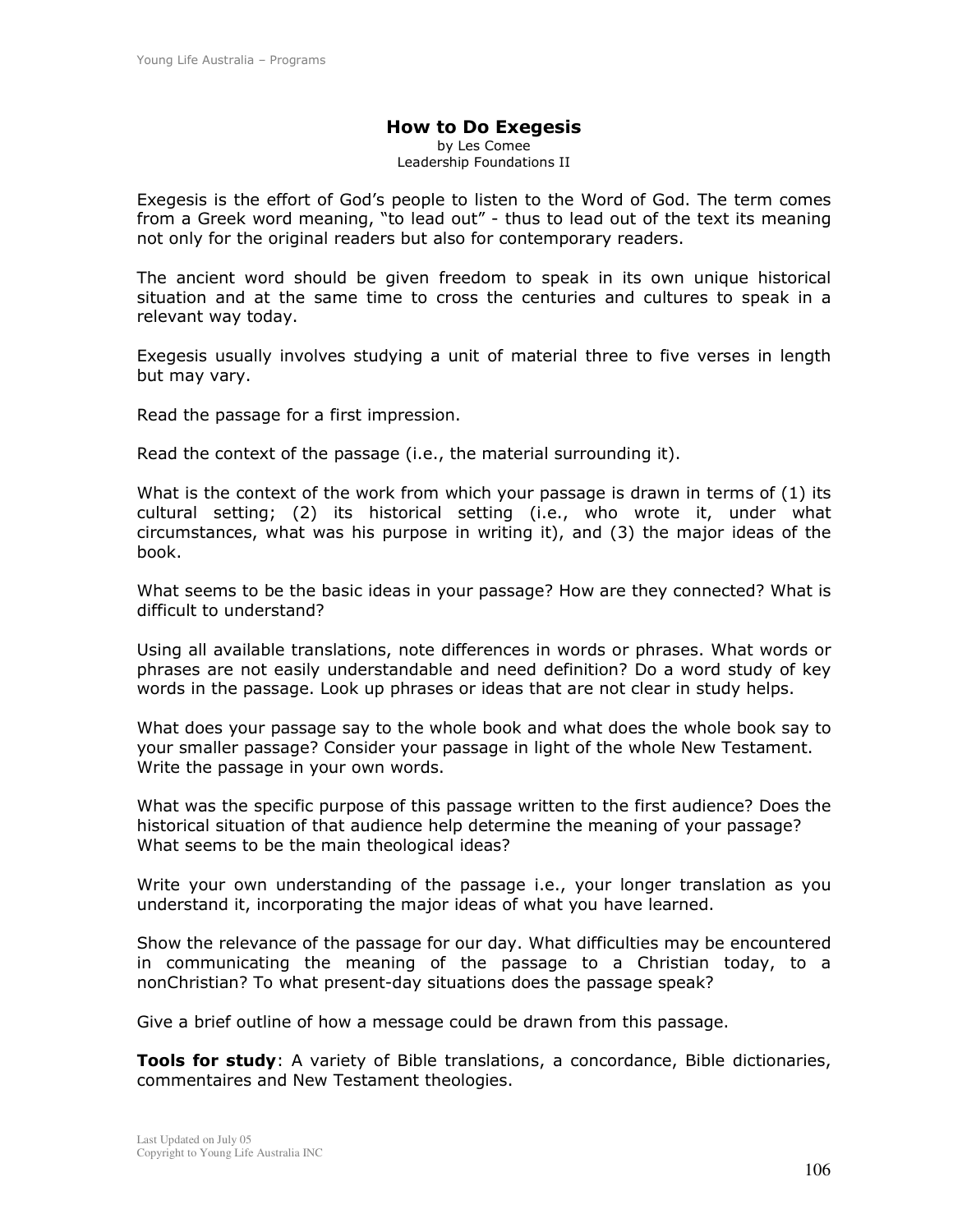#### **Ten Points on Message Preperation**

by Pat Goodman Leadership Foundations II

Win yourself to Christ every day. The Christ you know is the Christ you will share with others. Are you growing in your understanding of Him? Do you truly want others to know Him? Are you moved by what you want to share? (Matthew 4:19, 22:37-39, Acts 4:19)

#### Pray well, prepare well.

Saturate yourself in the passage(s) you will be speaking from. Look up words you do not understand; imagine living in the Gospel passage; look for one to two points the Lord would have you share. Use the Bible in your talks, read what the Bible says and treat it with respect!

**Understand words before you speak about them** (i.e. sin, redemption, belief, depravity, reconciliation, etc). It is critical to communicate these truths in understandable terms.

Keep 2 Corinthians 4:5, 1 Corinthians 2:1-5, Romans 1:16, Acts 4:13-22, 2 Corinthians 5:14-21 in mind.

Learn from everyone you ever hear communicate (you can even learn things not to do).

A few nuts and bolts: It's a privilege to share with others ... appreciate your audience. Talk "with" people and not "at" them. Use names when/where appropriate. Be intent on your message, not just on your delivery. Don't work too hard at being funny. Humour will come as you are yourself.

Use illustrations from your own life as much as possible. They have power. Keep a growing folder of illustrations organized by subject matter. Utilize stories and questions like Jesus did. Periodically tape (audio/video) yourself for critique.

**Use visual illustrations whenever possible**, without trying to be too clever. Work with the gifts God has given you. Pictures have a way of leaving impressions on our minds.

**Example Outline:** (approximately a 10-13 minute club message)

- Big Idea: Write in one to two sentences that summarize your main point.
- Introduction: Create interest, get their attention through a question, personal  $\bullet$ story or illustration.
- Transition: Move to the main point of your talk by a statement or question.
- Body: Get into the Scripture, develop it and make it come alive.
- Conclusion: Apply the Scripture to their lives (needs). Give them one thing to believe, and one thing to do (ex: As you are laying in bed tonight think about this ... ).

**Enjoy yourself** and cherish the opportunity the Lord has given you with humility.

#### **Resources:**

- Foundations of the Christian Faith, by James Montgomery Boice  $\bullet$
- Who Is This Jesus 21 by Michael Green
- Gentle Persuasion, by Joe Aldrich

Last Updated on July 05 Copyright to Young Life Australia INC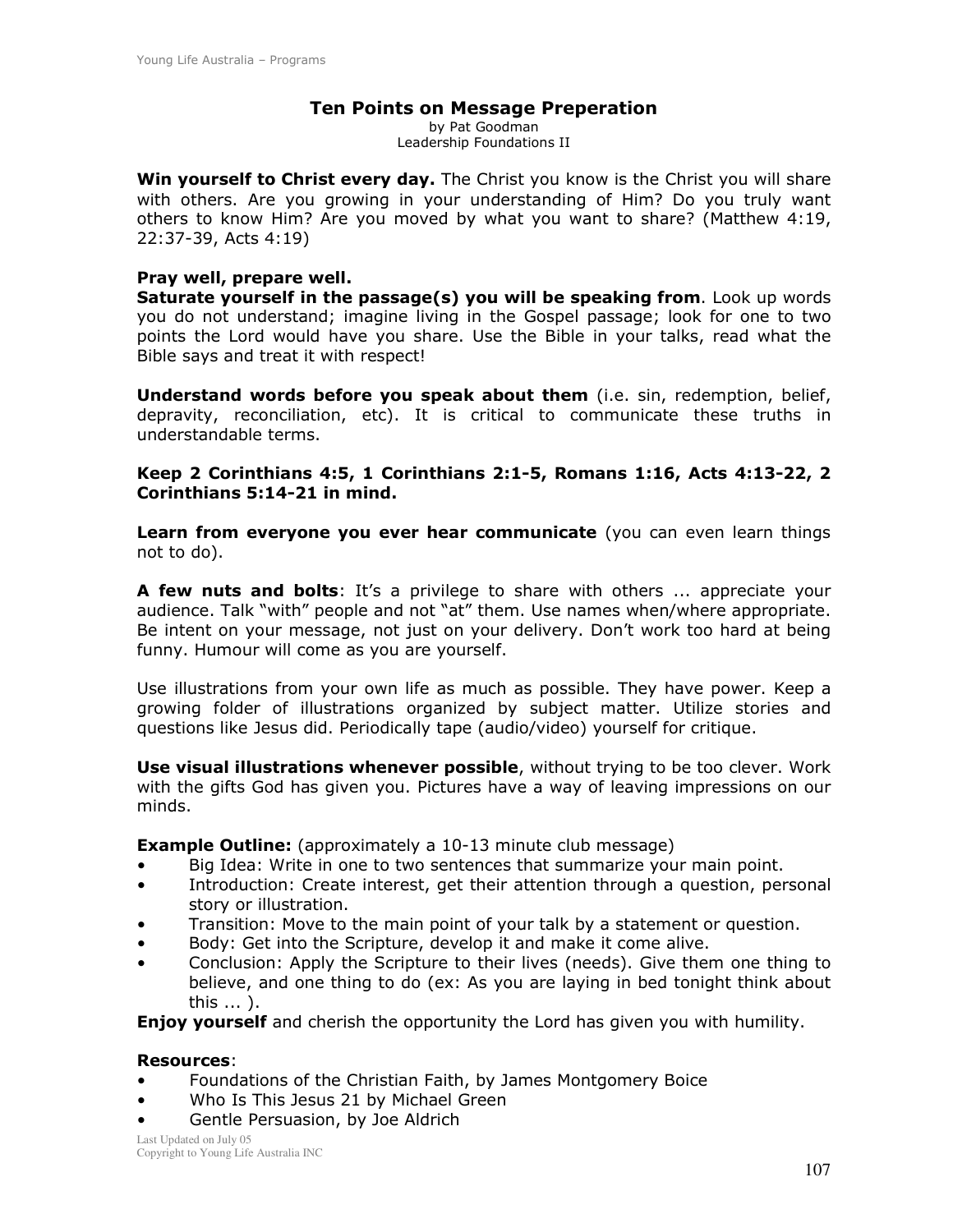#### Creating A Message / Club Talk

Leadership Foundations II

#### **Step 1: Purpose Statement**

Write out the one point you want to get across in one sentence. This is the key biblical truth in a statement that is supported by your Scripture. Write this first!

#### **Step 2: Conclusion**

Restate your purpose statement with final remarks and questions for reflection. Give your audience one thing to remember and something to think about.

#### **Step 3: Scripture**

Read the passage, outline, paraphrase, tell a story and paint a picture with your words. The audience needs to feel like they are there in your passage. Research the passage for key facts and truths. (i.e. What does "the Word" mean in John 1? How long does wine take to ferment in actuality, John 2?)

#### **Step 4: Illustration**

Use a personal story or an illustration to help communicate your purpose statement and illustrate your Scripture.

#### **Step 5: Transition**

Interface the illustration and Scripture to clearly communicate the message behind the purpose statement.

#### **Step 6: Introduction**

Get the attention of your audience. Interest them and lead them to the message. Use visual aids, startling statements, questions, key facts, surveys, drama and songs.

#### **Notes**

- Memorize the outline, purpose statement and conclusion. Don't memorize the message word for word.
- Share your heart and your passion for the message.
- Repeat the purpose statement several times in your talk.
- Know your audience and your Scripture.

#### **HOW TO BUILD A TALK**

What is my main point? This is central to the talk.

Prepare the body

- How do I develop my main point?
- What feelings are involved?  $\bullet$
- What facts are involved?

How do I illustrate my point?

How will I introduce my point? This should catch their attention.

How will I move from one point or one phase to another? Transitions.

Say the talk out loud. Last Updated on July 05 Copyright to Young Life Australia INC